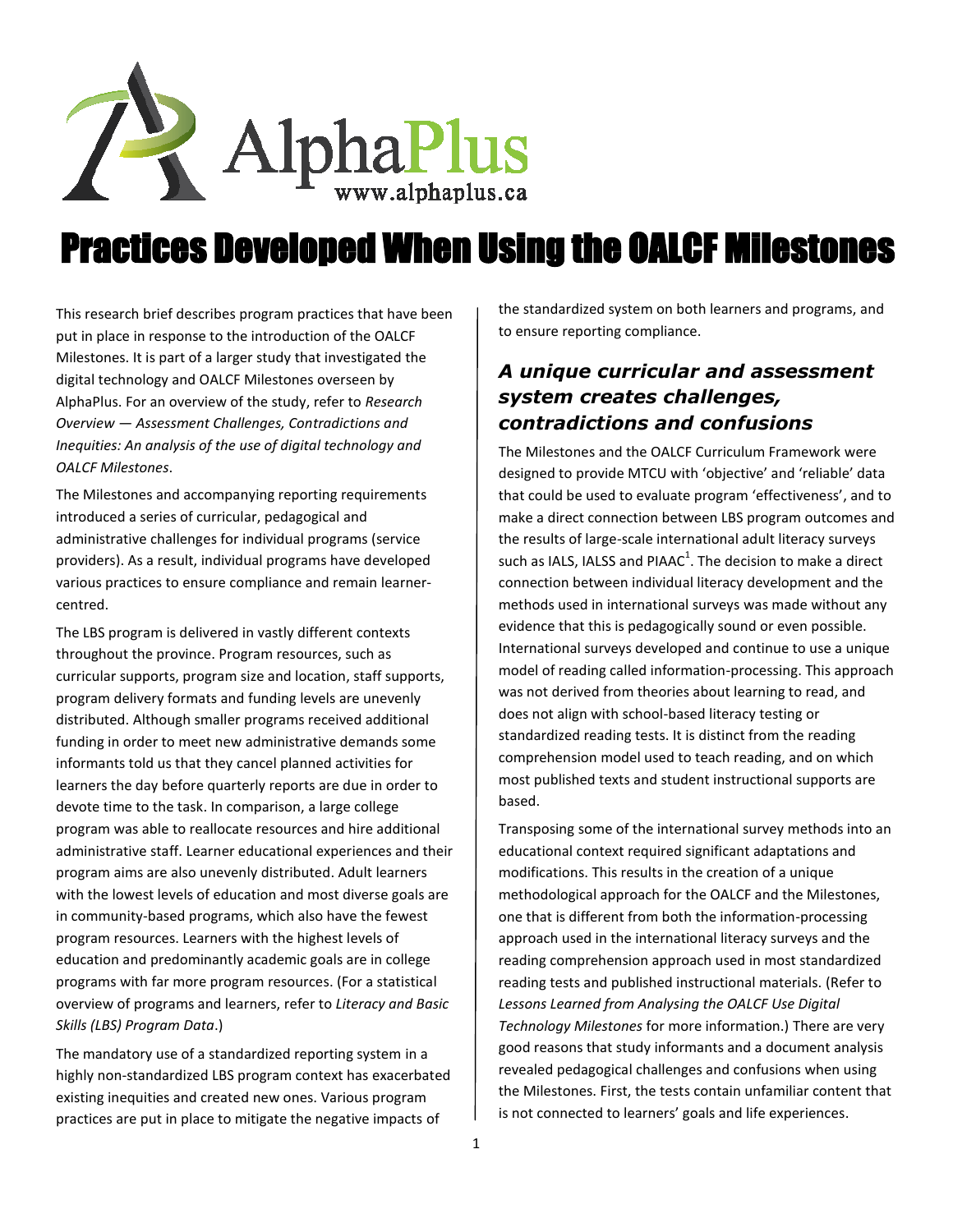*Milestones provide us with no guarantee that learners have the ability to apply the same skills in their world outside of the LBS classroom. I have in fact accidentally used the same Milestone twice, and the learner has not realized it. When I discovered my mistake, I compared the results of each Milestone and discovered that their score was higher the first time it was given than the second time.*

#### Survey Respondent

Unfamiliar and generalized content is an unfair obstacle for beginning readers. Second, the unique approach used to develop test questions combined with decontextualized content makes the tests too difficult for learners with low levels of formal education. Since the approach uses only one aspect of a broad reading comprehension approach the tests are far too easy for those with academic goals and higher levels of education. This fundamental mis-match between the Milestones and literacy development makes the Milestones an unfair assessment for the LBS system, and demonstrates the challenges in using aspects of the international survey methodology in an educational system.

Compounding the design problems are challenges using accompanying administration guidelines.

### *Restrictive Milestone administration guidelines compound the problems*

Our description of the administration guidelines, similar to the Milestones themselves, is derived form a document analysis and study informants who described the various ways they use and interpret the guidelines. Overall, the guidelines are written to support the production of 'objective' and 'reliable' data rather than to support learners and learning. Only designated assessors can access all 60 Milestones. This prevents instructors and practitioners who are not assessors from analysing their content in order to make professional decisions about their use with particular learners, and to adequately prepare their learners. Guidelines also describe how assessors should restrict the way they discuss the test with learners and limit support before, during and after the test. They are not permitted to provide interpretive information related to content, test instructions, and test questions. Nor are they permitted to provide relevant details about test results to learners or their instructors that could be used to help learners complete additional Milestones.

Milestone results are not used to decide whether a learner will pass a course, achieve a goal, or transition into further education and training. In fact, guidelines advise assessors not to rely on the Milestones for this type of information. Without

a clear purpose for learners or learning, instructors and assessors must convince learners of their use and value.

The guidelines also state that learners must wait six weeks before attempting to re-do a Milestone that was not successful. Or a new Milestone can be administered. However, if a learner had difficulty completing one Milestone (that is somewhat familiar) substituting a different one will only add to the completion challenges. The required waiting period is punitive. The intent is to ensure learners forget the content and questions in the Milestone. If learners achieve their LBS goals during the wait period their progress does not count in the system. Learners may choose to leave before reattempting the Milestone and the wait period could compel programs to intentionally hold back a learner to ensure there is a reportable Milestone. However, assessors told us they try to avoid this situation by modifying or disregarding the guidelines.

They also told us about a range of practices that involve modifying and disregarding Milestone administration guidelines.

Some of their strategies include: not entering data in EOIS-CaMS until a learner is ready to complete a Milestone, not waiting six weeks to re-administer unsuccessfully completed Milestones, not reporting incomplete Milestones, integrating Milestones directly into learning activities, developing duplicates of the Milestones so learners can have a practice test, not reporting all selected Milestones, administering Milestones in American Sign Language (ASL), providing learners with detailed instructions during testing, allowing learners to use dictionaries and glossaries, and administering Milestones during intake and registration.

Assessors, coordinators and instructors are developing these practices to respond to the complex learning challenges and educational experiences of their learners, yet still comply with reporting requirements.

### *EOIS-CaMS data reveals limited and carefully considered Milestone use*

Supporting informant findings is an analysis of EOIS-CaMS data for 2013-2014. The data reveals several trends and tendencies that indicate assessors are using the Milestones primarily to comply with reporting requirements, and not to assess learning or show progress.

Only 1.6 Milestones were used for each learner in the LBS system. The Milestone system, with its 60 test tasks, was designed to show progress over time. The intention was to have each learner complete several Milestones. Using less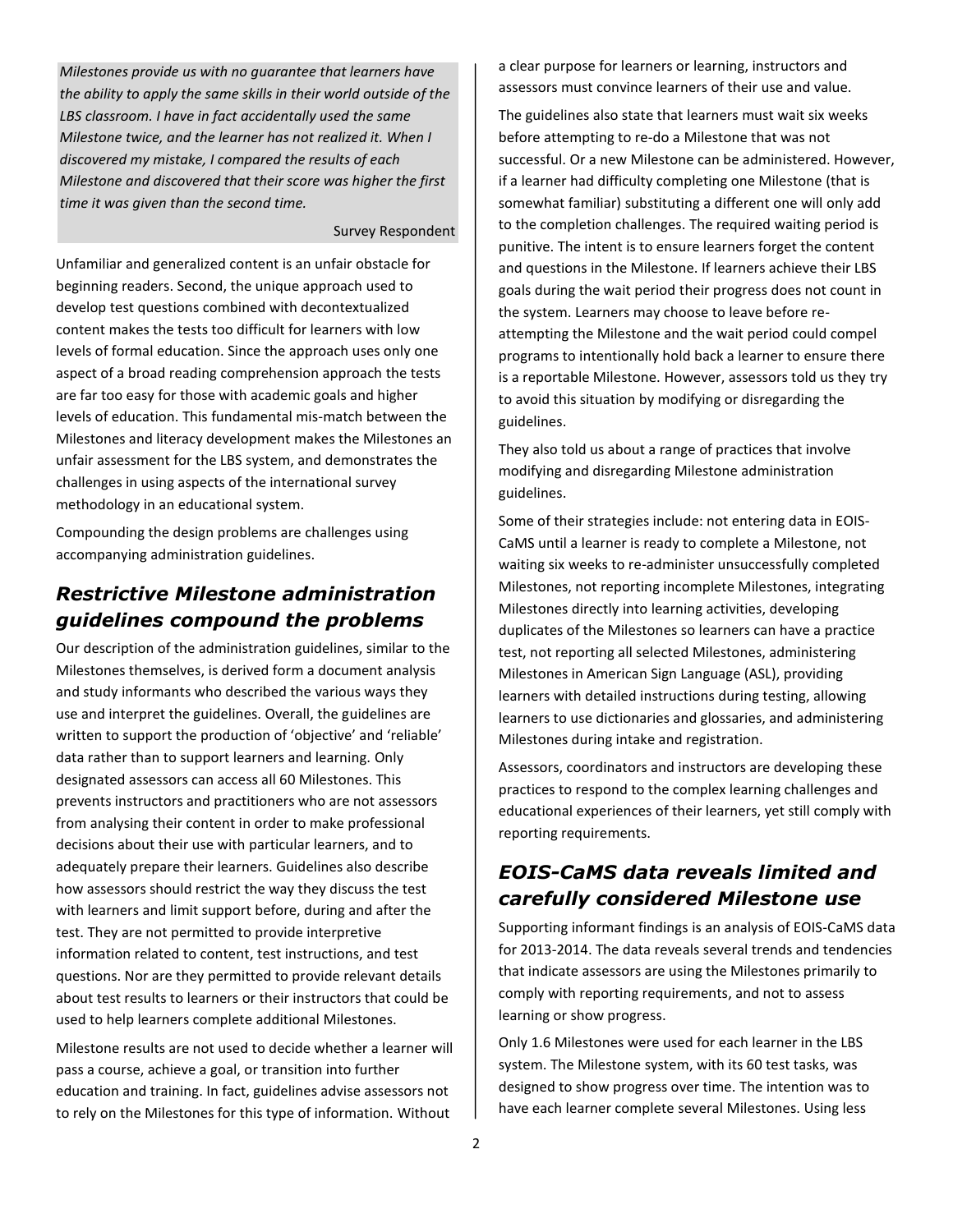than two Milestones per learner indicates that they are not being used to show literacy development and progress.

Many assessors avoid using Milestones that are intended to assess reading, writing and math skills, a focus of LBS programs. Instead, they rely on Milestones from other OALCF Competencies, such as Use Digital Technology and Manage Learning. These OALCF Competencies and their accompanying Milestones are not as comprehensively developed. By making this choice, assessors bypass the levelling system and content development principles derived from the international literacy survey. They also avoid using the unique test question approach developed specifically for the Milestones.

Assessors limit their Milestone selections overall, relying on only four Milestones out of sixty for one-third (33%) of all learner plans. Three of the four are digital technology and manage learning Milestones. Our interview and survey data suggests that assessors and instructors select and administer the same Milestones because they are familiar with the content, and thus can predict if a student is ready to complete it. In addition, the unique features of the digital technology Milestones give assessors and instructors control over content, context and complexity of a test task.

The most commonly-selected Milestone is from the Manage Learning Competency, Milestone 57. It is selected on 19% of learner plans<sup>2</sup>. This Milestone directs test-takers to complete a self-assessment related to goal-setting and managing their own learning. Assessors said it was used during registration and intake. However, Milestone 57 is completed only 5% of the time. The substantial difference between selection and completion rates suggests this Milestone is used to open a file within EOIS-CaMS. It also suggests that learners are having difficulty completing the Milestone. Using it as part of an already lengthy intake and registration process may pose a barrier for learners working at a basic level who need time to learn the content, format and expected responses to complete the Milestone.

Only one of the four most commonly selected Milestones is related to reading. Milestone 1 directs test-takers to read a classified ad and email. Although Milestone 1 is selected on 7% of learner plans, it is completed at less than half that rate. The difference between selection and completion indicates that some learners are having difficulty completing what is deemed to be the easiest reading related Milestone.

## *Starkly different practices and impacts in two programs*

The uneven distribution of program resources, learner educational experiences and their goals directly impacts the ways that programs put practices in place to integrate the Milestones. As an example, a well resourced college program readily fit Milestones into its current curriculum and courses with minimal disruption to instructors, students and its curricular and organizational structure. In stark contrast, a small community-based program in which one person is the coordinator, instructor and assessor developing individualized learning programs for a variety of goals and learner challenges, experienced far more disruption. Overall, she had to do far more work to accommodate the Milestones, taking already limited time away from supporting learners.

#### A college program readily fit Milestones into its curriculum and is insulated from serious impacts

Program staff from a large college program described the process they undertook to limit the Milestones' impact on their program and maintain the integrity of their existing secondary school equivalency curriculum.

All of the coordinators, assessors and instructors met to talk about how to meet OALCF reporting requirements with the least impact on learners, instructors, administrators and

*We came in with our curriculum ready made and simply pulled out pieces of the OALCF that matched. Others were not able to do this. Instead, they are asking 'How can I take these Milestones and teach to them?' They think that this is their curriculum.*

#### College Program Instructor/Coordinator

curriculum. Milestones were integrated into existing course modules with minimal disruption to existing program learning activities. College staff focused on aligning curricular topics with the Milestone topics and generally disregarded more complex alignments with specific skills, knowledge, strategies and insights. Learners were told the Milestones were simply a bureaucratic requirement and their results would not be used by the program to evaluate their progress. This approach alleviated any anxiety that could be associated with test results. The program hired an additional support staff member whose sole function was to meet the increased reporting requirements. The program also developed administrative protocols that shifted the extra work associated with the Milestones from the instructors to administrative staff. The college program was able to keep Milestones separate from teaching and learning.

In general, college programs have several advantages over small community-based and school board programs. Not only are they relatively large, with several instructors and